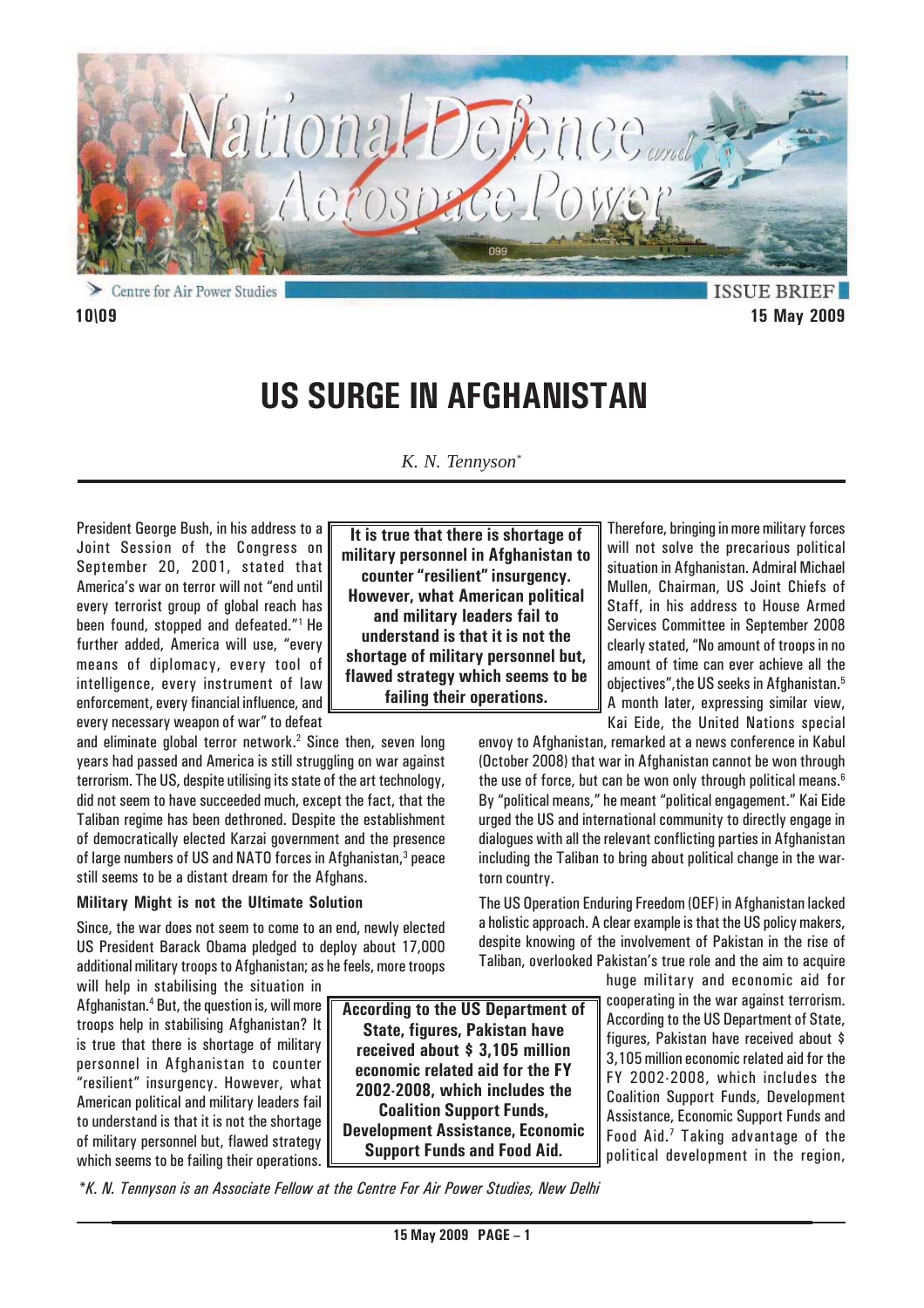## **ISSUE BRIEF**

# Centre for Air Power Studies

Pakistan politically joined hands with the US in the war against terrorism, but at the same time covertly supported and assisted Taliban financially and militarily.

Further, OEF was carried out without taking into consideration the socioeconomic, political, security and humanitarian realities of Afghanistan. Thus, one witnessed the indiscriminate shelling and destruction of life and property in Afghanistan by the US-led coalition forces. Stephanie Nebehay (quoting

UN reports) reported that "More than 2,100 civilians were killed in Afghanistan in 2008," recording an increase of 40 per cent (figure stood at 1,523 in 2007).<sup>8</sup> The large civilian casualties have aroused a strong resentment among the Afghans, which in-turn has provided opportunities to the militants to exploit the sufferings of the locals to strengthen their positions.

What is more ironic is the fact that, the US political leaders openly praised Pakistani leaders for their cooperation in the war against terrorism, but on the other hand, U.S. Gen, David D. McKiernan, Commander of NATO forces in Afghanistan rebuked Pakistan government for failing to take adequate measures to control the activities of the insurgents in Pakistan. It is imperative for the US to note that it should adopt a more realistic policy toward Pakistan because Taliban was created by Pakistan's military leaders (ISI) as an "instrument of its government's jihadi policies" in Afghanistan in the early 1990s.<sup>9</sup> Since terrorism is supported and promoted by Pakistan's ISI, its reforms must form the minimum conditions for further US support.

**It is imperative for the US to note that it should adopt a more realistic policy toward Pakistan because Taliban was created by Pakistan's military leaders (ISI) as an "instrument of its government's jihadi policies" in Afghanistan in the early 1990s. Since terrorism is supported and promoted by Pakistan's ISI, its reforms must form the minimum conditions for**

**further US support.**

of security and strengthen local governance. Without adequate security and strong local-self government, developmental work can never take place.

After nearly three decades of armed conflict Afghans are weary of militant's activities. The storming of "Zagai and Tora Kopai centers of local Taliban on fire" by the tribal Lashkar in October 2008 "after the expiry of the deadline given to them for leaving the area" is a clear manifestation of the growing

discontent with the Taliban.10 The US should take advantage of growing Afghans wariness with the Taliban and regenerate its resources on developing local capability, because, as Brian Michael Jenkins observes, "It will not be American or NATO forces that ultimately prevail over al Qaeda and the Taliban, but Afghan forces."11 The US war against terrorism in Afghanistan will not go on indefinitely; it's a matter of time, sooner or later US and NATO forces will be compelled to withdraw from the state.

Criticising the lopsided policy adopted in Afghanistan by the Afghan government and international policy makers, Oxfam stated, "Despite the evident importance of building peace at the local level, so far national and international responses to insecurity have focused on military efforts and on high-level of political initiatives rather than grassroots work." This is one of the reasons why "[e]xisting high-level measures to promote peace in Afghanistan are not succeeding," says Max Waldman, Oxfam International's policy adviser in Afghanistan.<sup>12</sup>

It's a sad reality that many countries participating in the

**Real Success in Afghanistan ?**

One of the defining characteristics of Afghanistan is the complexity of its ethnic, linguistic, religious and tribal identities. In this context, the US and NATO political and military leaders need to understand the political situation of Afghanistan and formulate their policies accordingly. History has shown that military action has never brought about any amicable solution in Afghanistan. The goal of thwarting the militant might does not lie in using military force but by wining the hearts and minds of the Afghans. And one such way to win over the population is to provide them with certain measure

**The US should take advantage of growing Afghans wariness with the Taliban and regenerate its resources on developing local capability, because, as Brian Michael Jenkins observes, "It will not be American or NATO forces that ultimately prevail over al Qaeda and the Taliban, but Afghan forces." The US war against terrorism in Afghanistan will not go on indefinitely; it's a matter of time, sooner or later US and NATO forces will be compelled to withdraw from the state.**

war against terrorism began to express skepticism regarding the ability of the US and NATO-led International Security Assistance Force (ISAF) to deal decisively with the Taliban militants. However, the US of late, began to realise the negative effects of the use of military power. Lt. Gen. Stanley A. McChrystal, designated American commander in Afghanistan openly acknowledged errors of the US air strike, on June 2, 2009, and vowed that reducing civilian casualties was essential to US credibility on war against terrorism, signaling a paradigm shift in US foreign policy.<sup>13</sup>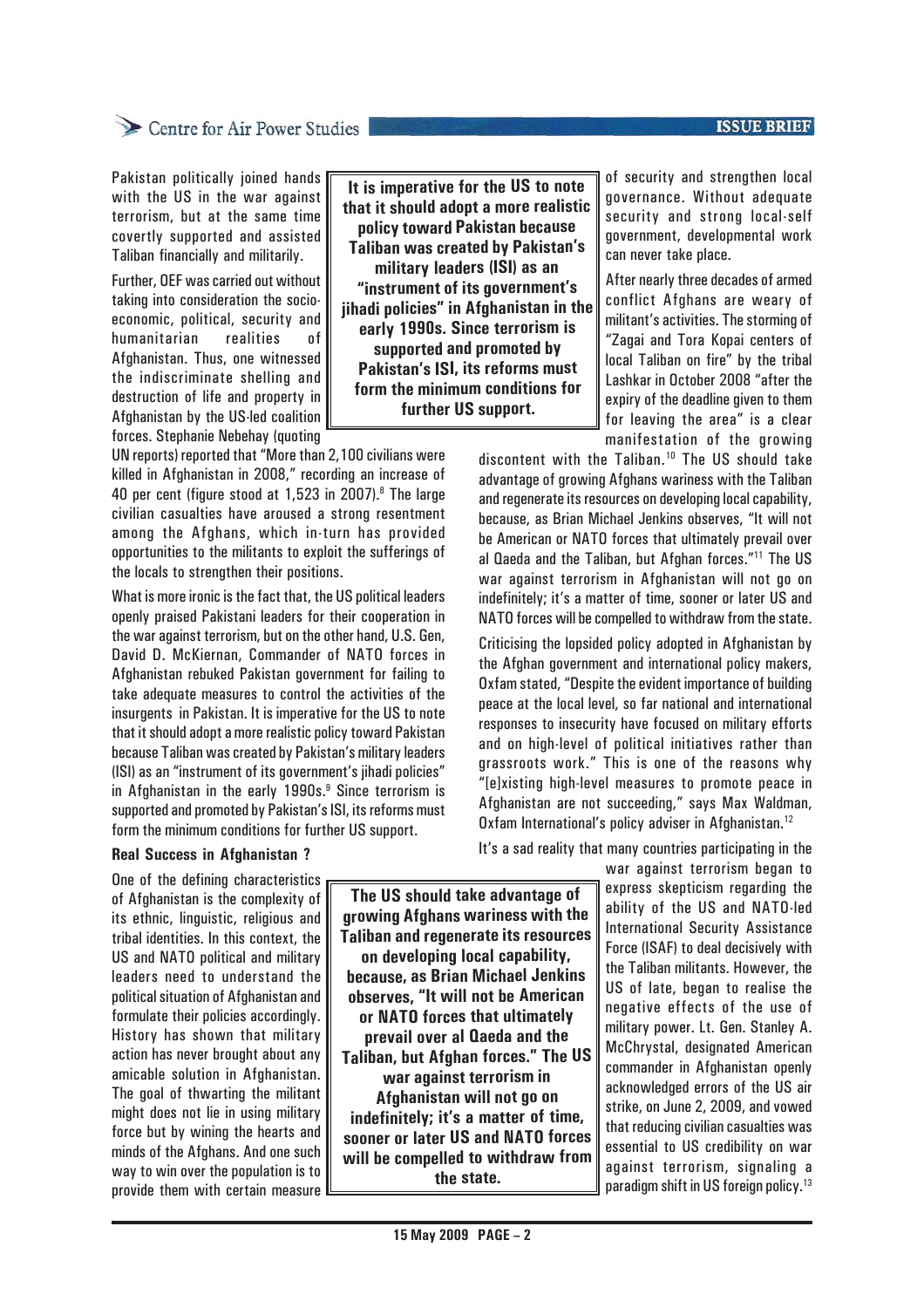## **ISSUE BRIEF**

# Centre for Air Power Studies

The perpetrating internal political crisis and external invasion has completely devastated the socioeconomic and political fabric of the Afghans. On May 19, 2009 Noorullah Stanikzai reports on the prevailing pathetic conditions of the Afghan's internally displaced people, said, poor sanitation is threatening the lives of about "a quarter of a million" displaced people living in makeshift camps across the country.14 Five days

**Pakistan, despite being an ally in the war on terror did not sincerely cooperate to eliminate the terrorist groups operating on its soil. Rather, its leaders continue to covertly assist the Taliban militants, militarily, as well as, financially. Subsequently, Taliban spread its influence in many parts of Pakistan like Swat, Kurram Agency and North and South Waziristan.**

of the opinion that the failure of development in Afghanistan "lies not in greater funding but in more intelligent use of the massive resources available."19 There were reports of conflicting agendas, overlapping projects and mismanagement of funds and rampant corruption. Therefore, this requires, prudence in planning, reformation of governance, wiping out of corruption and a reexamination of where the money is spent.<sup>20</sup>

later, on May 25, 2009, Masooma Mohammadi reported, "Seven out of every 10 inhabitants of Kabul City do not have access to clean drinking water."<sup>15</sup> What is more disconsolate is the fact that Afghanistan officials expressed their inability to absorb those Afghan refugees (above 220,000) due to lack of resources, whom the UNHRC wanted to repatriate from Pakistan.16

The government's resources are severely strained and the state machinery is on the verge of collapse. Afghanistan is in need of urgent help. Afghans need to be helped not only to stabilise the wobbly political situation and security of the state but also to improve the social and economic conditions of the people.

Many developmental works and projects like the construction and repairing of roads, schools, dams and hospitals, etc. by the US and NATO-led ISAF have been completed or are on the verge of completion. NATO reports, dated June 2007, suggested "\$26.8 billion has been (given) to Afghanistan since 2001, including \$10.5 billion pledged at the London Conference in 2006," for the reconstruction and developmental work, he further stated, that, by early 2007, 83 percent of the Afghans have access to medical facilities as compared to 9 percent in 2004.17

Incongruously, the massive inflow of foreign aid for the reconstruction and development work in Afghanistan has brought about new challenges. One such appalling challenge is the mismanagement of funds and corruption.

Dr. G. Rauf Roashan pointing out one such example said, "Billions of the green mighty Dollars were spent on military equipment, support services for keeping troops in a foreign country … (Seven) years into the game, almost all of the needs of the needy remain unmet and the exorbitant amounts of money spent under the infamous title of security have yielded the opposite. Money has bought insecurity."18 Anne Applebaum is

**The critical element for success in Afghanistan is Pakistan's full and active cooperation, and its military holds the key. It may not be able to take firm military action against al Qaeda /Taliban in view of over 22% Pathan/Pashtun troops in the army.**

**But, greater focus is required for reforms in the ISI, the organisation that actually supports and promotes terrorist groups.**

## **Conclusion**

Afghanistan is in urgent needs of peace and development. However, to bring about peace and development in the state, al Qaeda and its ally Taliban's organisational structure must be curtailed and eliminated. Marvin stated, "To defeat the Taliban will require a long-term commitment of the international community to Afghanistan's security and a Pakistani government more willing and able to deny anti-Kabul forces (Taliban) safe haven."21

Pakistan, despite being an ally in the war on terror did not sincerely cooperate to eliminate the terrorist groups operating on its soil. Rather, its leaders continue to covertly assist the Taliban militants, militarily, as well as, financially. Subsequently, Taliban spread its influence in many parts of Pakistan like Swat, Kurram Agency and North and South Waziristan.

US needs to develop more pragmatic approach to curb al Qaeda activities because "most of the al Qaeda facilities and most of the foreign troops under their control in Afghanistan (were involved) with the civil war there," remarked Carl Conetta. He reiterated that "Most of the organization's capabilities to conduct far reaching terrorist acts resided in and resides outside of Afghanistan, and thus fell beyond the scope of Operation Enduring Freedom."22 There is no denying the fact that unilateral action from the US alone would be Herculean task to bring about any amicable political solution. There is a need for

> greater participation from international civilian agencies and communities especially from Afghanistan neighbouring countries (Pakistan, India and Iran) to help in stabilising the country and rescue Afghanistan from further collapse.

> The critical element for success in Afghanistan is Pakistan's full and active cooperation, and its military holds the key. It may not be able to take firm military action against al